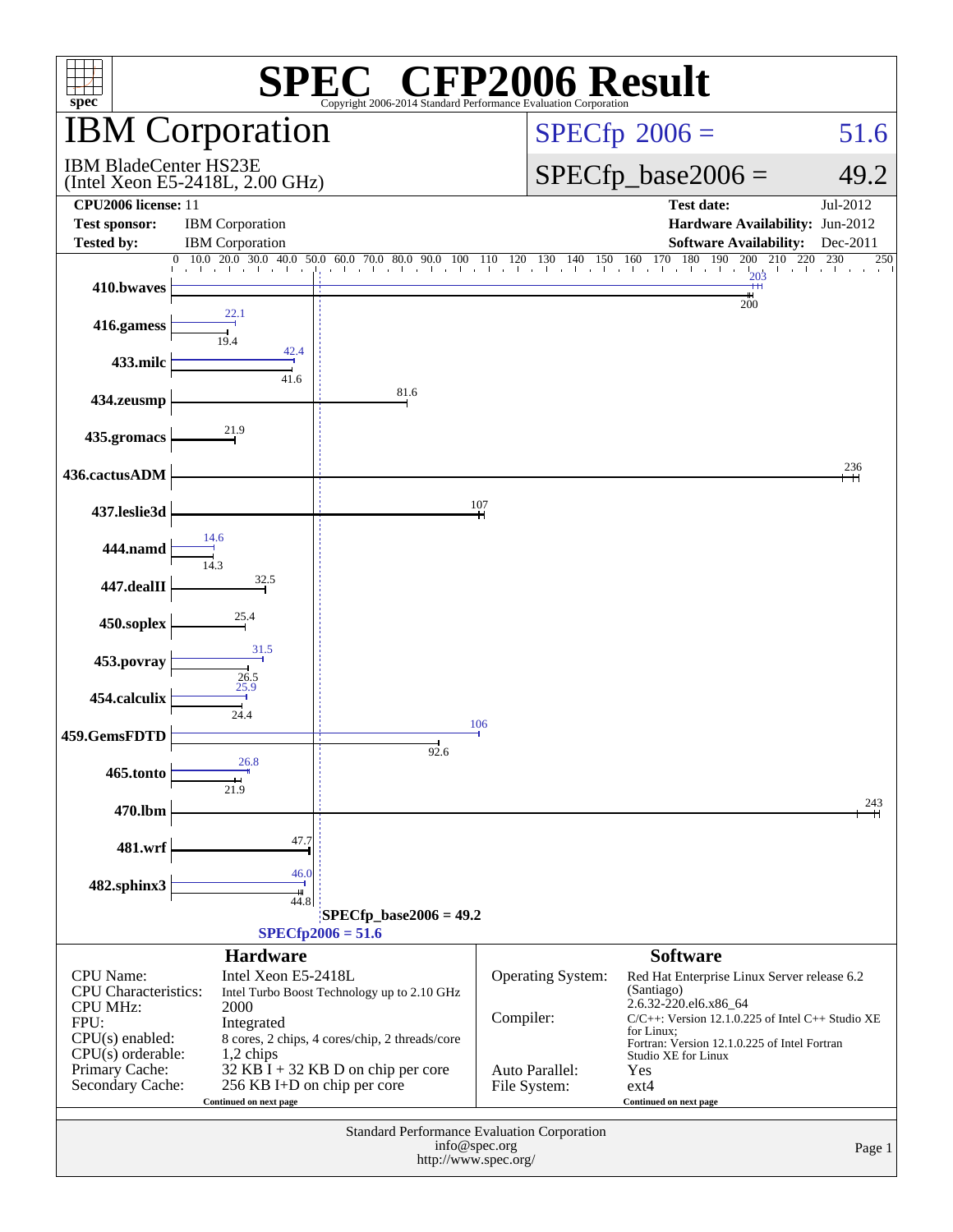

### **BM Corporation**

#### IBM BladeCenter HS23E

(Intel Xeon E5-2418L, 2.00 GHz)

#### $SPECfp2006 = 51.6$  $SPECfp2006 = 51.6$

#### $SPECfp\_base2006 = 49.2$

| <b>CPU2006 license: 11</b>                                                        |                                                                                                                                                         |                                                                                    | $Jul-2012$<br><b>Test date:</b>                               |
|-----------------------------------------------------------------------------------|---------------------------------------------------------------------------------------------------------------------------------------------------------|------------------------------------------------------------------------------------|---------------------------------------------------------------|
| <b>Test sponsor:</b>                                                              | <b>IBM</b> Corporation                                                                                                                                  | <b>Hardware Availability: Jun-2012</b>                                             |                                                               |
| <b>Tested by:</b>                                                                 | <b>IBM</b> Corporation                                                                                                                                  |                                                                                    | <b>Software Availability:</b><br>$Dec-2011$                   |
| L3 Cache:<br>Other Cache:<br>Memory:<br>Disk Subsystem:<br><b>Other Hardware:</b> | 10 MB I+D on chip per chip<br>None<br>96 GB (12 x 8 GB 2Rx4 PC3-12800R-11, ECC, running<br>at $1333 \text{ MHz}$ )<br>1 x 300 GB SAS, 10000 RPM<br>None | <b>System State:</b><br><b>Base Pointers:</b><br>Peak Pointers:<br>Other Software: | Run level 3 (multi-user)<br>$64$ -bit<br>$32/64$ -bit<br>None |

| <b>Results Table</b> |                |                                            |                |         |                |              |                        |                             |                |              |                |              |
|----------------------|----------------|--------------------------------------------|----------------|---------|----------------|--------------|------------------------|-----------------------------|----------------|--------------|----------------|--------------|
|                      | <b>Base</b>    |                                            |                |         |                | <b>Peak</b>  |                        |                             |                |              |                |              |
| <b>Benchmark</b>     | <b>Seconds</b> | <b>Ratio</b>                               | <b>Seconds</b> | Ratio   | <b>Seconds</b> | <b>Ratio</b> | <b>Seconds</b>         | <b>Ratio</b>                | <b>Seconds</b> | <b>Ratio</b> | <b>Seconds</b> | <b>Ratio</b> |
| 410.bwayes           | 67.9           | <b>200</b>                                 | 68.1           | 200     | 67.5           | 201          | 66.8                   | 203                         | 67.5           | 201          | 66.4           | 205          |
| 416.gamess           | 1014           | 19.3                                       | 1007           | 19.4    | 1011           | 19.4         | 886                    | <u>22.1</u>                 | 890            | 22.0         | 886            | 22.1         |
| $433$ .milc          | 220            | 41.6                                       | 221            | 41.6    | 220            | 41.7         | 216                    | 42.4                        | 216            | 42.4         | 216            | 42.4         |
| $434$ . zeusmp       | 111            | 81.6                                       | <b>111</b>     | 81.6    | 112            | 81.5         | 111                    | 81.6                        | 111            | 81.6         | 112            | 81.5         |
| $435$ .gromacs       | 327            | 21.8                                       | 325            | 21.9    | 326            | 21.9         | 327                    | 21.8                        | 325            | 21.9         | <u>326</u>     | 21.9         |
| 436.cactusADM        | 50.2           | 238                                        | 50.6           | 236     | 51.4           | 233          | 50.2                   | 238                         | 50.6           | 236          | 51.4           | 233          |
| 437.leslie3d         | 88.1           | 107                                        | 88.5           | 106     | 86.9           | 108          | 88.1                   | 107                         | 88.5           | 106          | 86.9           | 108          |
| 444.namd             | 559            | 14.3                                       | 559            | 14.3    | 559            | 14.3         | 550                    | 14.6                        | 550            | 14.6         | 550            | <u>14.6</u>  |
| $447$ .dealII        | 354            | 32.3                                       | 352            | 32.5    | 352            | 32.5         | 354                    | 32.3                        | <u>352</u>     | 32.5         | 352            | 32.5         |
| 450.soplex           | 329            | 25.4                                       | 327            | 25.5    | 328            | 25.4         | 329                    | 25.4                        | 327            | 25.5         | <b>328</b>     | 25.4         |
| $453$ .povray        | 202            | 26.3                                       | 200            | 26.6    | 201            | 26.5         | 168                    | 31.7                        | 169            | 31.4         | 169            | 31.5         |
| 454.calculix         | 338            | 24.4                                       | 338            | 24.4    | 340            | 24.3         | 317                    | 26.0                        | 320            | 25.8         | 319            | 25.9         |
| 459.GemsFDTD         | 115            | 92.4                                       | 115            | 92.6    | 114            | 92.8         | 99.8                   | 106                         | 99.4           | 107          | 99.6           | <u>106</u>   |
| $465$ .tonto         | 451            | 21.8                                       | 449            | 21.9    | 409            | 24.1         | 373                    | 26.4                        | 367            | 26.8         | 367            | 26.8         |
| 470.1bm              | 57.8           | 238                                        | 56.4           | 243     | 56.0           | 245          | 57.8                   | 238                         | 56.4           | 243          | 56.0           | 245          |
| 481.wrf              | 235            | 47.5                                       | 234            | 47.7    | 232            | 48.1         | 235                    | 47.5                        | 234            | 47.7         | 232            | 48.1         |
| 482.sphinx3          | 435            | 44.8                                       | 428            | 45.5    | 443            | 44.0         | 425                    | 45.9                        | 421            | 46.2         | 423            | 46.0         |
| n.                   | $\mathbf{I}$ . | $\mathbf{r} = \mathbf{r} \cdot \mathbf{r}$ | $\sim$         | 1.1.1.1 |                | $T = 1.1$    | 1.11<br>$\blacksquare$ | $\sim$ $\sim$ $\sim$ $\sim$ | $\cdot$        |              |                |              |

Results appear in the [order in which they were run.](http://www.spec.org/auto/cpu2006/Docs/result-fields.html#RunOrder) Bold underlined text [indicates a median measurement.](http://www.spec.org/auto/cpu2006/Docs/result-fields.html#Median)

#### **[Operating System Notes](http://www.spec.org/auto/cpu2006/Docs/result-fields.html#OperatingSystemNotes)**

Stack size set to unlimited using "ulimit -s unlimited"

#### **[Platform Notes](http://www.spec.org/auto/cpu2006/Docs/result-fields.html#PlatformNotes)**

 Operating Mode set to Maximum Perfomance in BIOS Sysinfo program /cpu2006.1.2/config/sysinfo.rev6800 \$Rev: 6800 \$ \$Date:: 2011-10-11 #\$ 6f2ebdff5032aaa42e583f96b07f99d3 running on angleshark-pete Sun Jul 1 15:09:06 2012

 This section contains SUT (System Under Test) info as seen by some common utilities. To remove or add to this section, see: <http://www.spec.org/cpu2006/Docs/config.html#sysinfo>

Continued on next page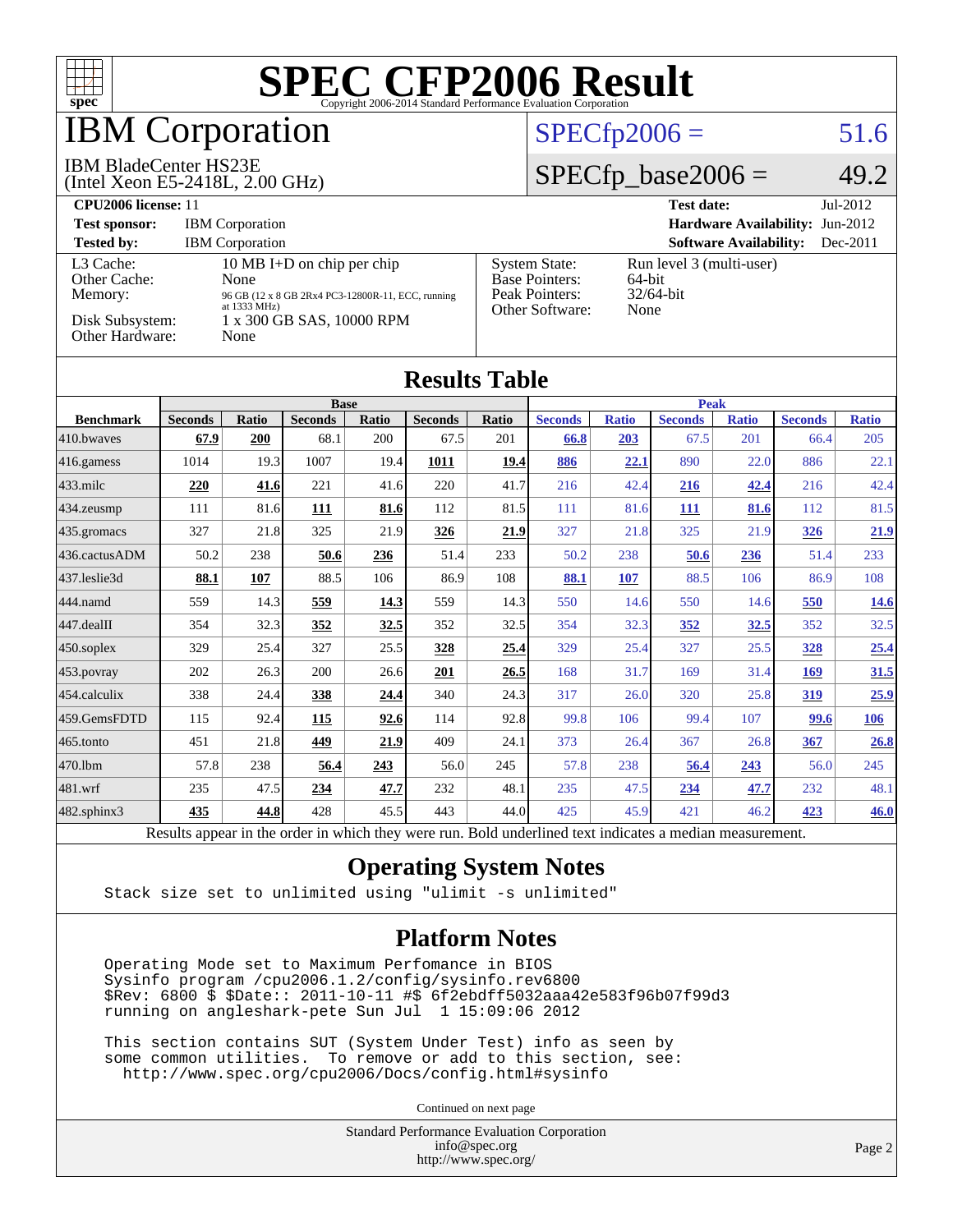

IBM Corporation

 $SPECTp2006 = 51.6$ 

(Intel Xeon E5-2418L, 2.00 GHz) IBM BladeCenter HS23E

 $SPECTp\_base2006 = 49.2$ 

**[Test sponsor:](http://www.spec.org/auto/cpu2006/Docs/result-fields.html#Testsponsor)** IBM Corporation **IBM** Corporation **[Hardware Availability:](http://www.spec.org/auto/cpu2006/Docs/result-fields.html#HardwareAvailability)** Jun-2012

**[CPU2006 license:](http://www.spec.org/auto/cpu2006/Docs/result-fields.html#CPU2006license)** 11 **[Test date:](http://www.spec.org/auto/cpu2006/Docs/result-fields.html#Testdate)** Jul-2012 **[Tested by:](http://www.spec.org/auto/cpu2006/Docs/result-fields.html#Testedby)** IBM Corporation **[Software Availability:](http://www.spec.org/auto/cpu2006/Docs/result-fields.html#SoftwareAvailability)** Dec-2011

#### **[Platform Notes \(Continued\)](http://www.spec.org/auto/cpu2006/Docs/result-fields.html#PlatformNotes)**

 From /proc/cpuinfo model name : Intel(R) Xeon(R) CPU E5-2418L 0 @ 2.00GHz 2 "physical id"s (chips) 16 "processors" cores, siblings (Caution: counting these is hw and system dependent. The following excerpts from /proc/cpuinfo might not be reliable. Use with caution.) cpu cores : 4 siblings : 8 physical 0: cores 0 1 2 3 physical 1: cores 0 1 2 3 cache size : 10240 KB From /proc/meminfo<br>MemTotal: 99043316 kB HugePages\_Total: 0<br>Hugepagesize: 2048 kB Hugepagesize: /usr/bin/lsb\_release -d Red Hat Enterprise Linux Server release 6.2 (Santiago) From /etc/\*release\* /etc/\*version\* redhat-release: Red Hat Enterprise Linux Server release 6.2 (Santiago) system-release: Red Hat Enterprise Linux Server release 6.2 (Santiago) system-release-cpe: cpe:/o:redhat:enterprise\_linux:6server:ga:server uname -a: Linux angleshark-pete 2.6.32-220.el6.x86\_64 #1 SMP Wed Nov 9 08:03:13 EST 2011 x86\_64 x86\_64 x86\_64 GNU/Linux run-level 3 Jun 29 13:37 SPEC is set to: /cpu2006.1.2<br>Filesystem Type Size Type Size Used Avail Use% Mounted on /dev/mapper/vg\_anglesharkpet-lv\_root ext4 265G 36G 217G 15% / Additional information from dmidecode: Memory: 6x Micron 36JDYS1G72PZ-1G6M1 8 GB 1600 MHz 2 rank 6x Samsung M392B1K70DM0-CK0 8 GB 1600 MHz 2 rank (End of data from sysinfo program)

#### **[General Notes](http://www.spec.org/auto/cpu2006/Docs/result-fields.html#GeneralNotes)**

```
Environment variables set by runspec before the start of the run:
KMP_AFFINITY = "granularity=fine,compact,1,0"
LD_LIBRARY_PATH = "/cpu2006.1.2/libs/32:/cpu2006.1.2/libs/64"
OMP_NUM_THREADS = "8"
```
Continued on next page

Standard Performance Evaluation Corporation [info@spec.org](mailto:info@spec.org) <http://www.spec.org/>

Page 3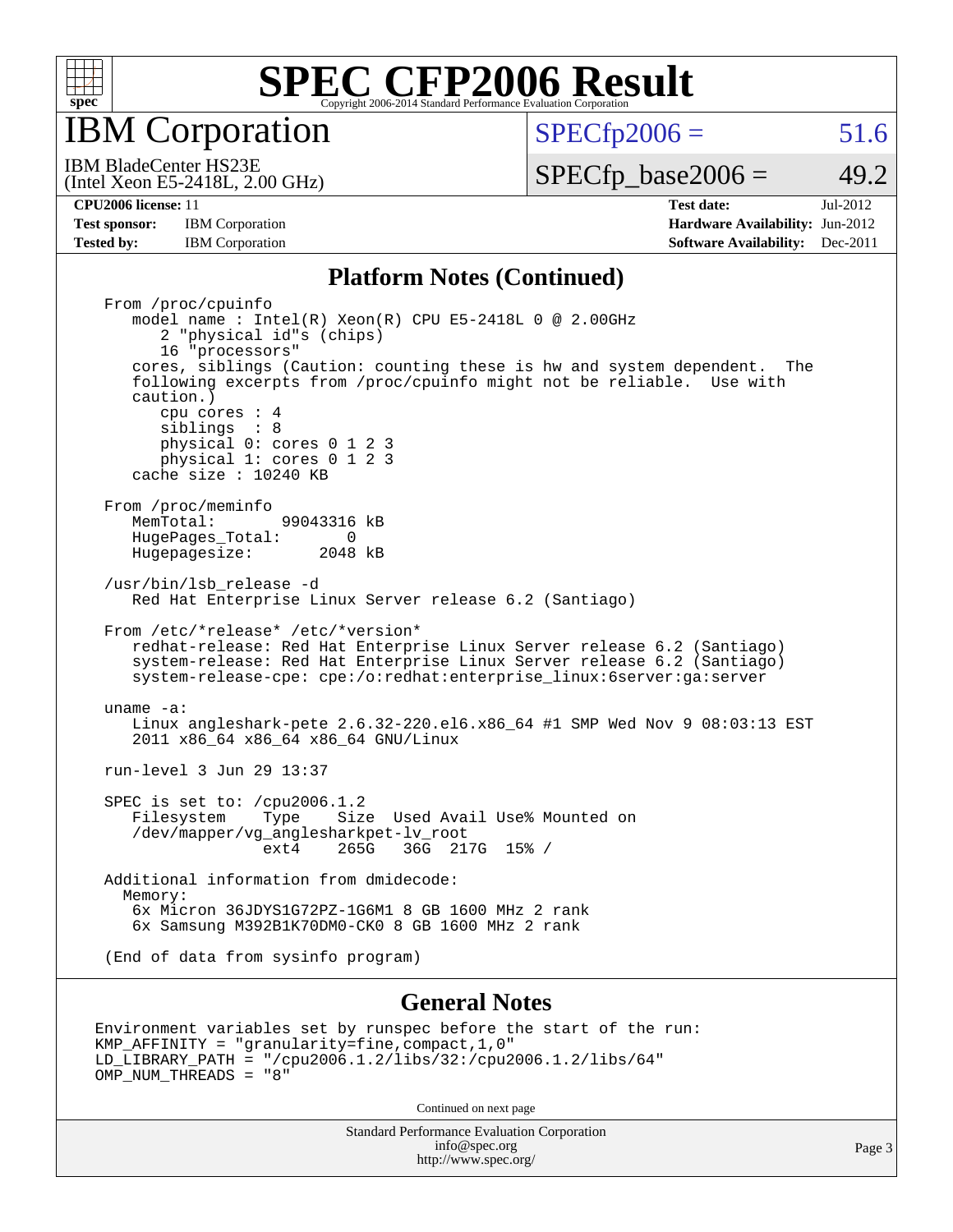

## IBM Corporation

 $SPECTp2006 = 51.6$ 

(Intel Xeon E5-2418L, 2.00 GHz) IBM BladeCenter HS23E

 $SPECfp\_base2006 = 49.2$ 

**[Test sponsor:](http://www.spec.org/auto/cpu2006/Docs/result-fields.html#Testsponsor)** IBM Corporation **[Hardware Availability:](http://www.spec.org/auto/cpu2006/Docs/result-fields.html#HardwareAvailability)** Jun-2012

**[CPU2006 license:](http://www.spec.org/auto/cpu2006/Docs/result-fields.html#CPU2006license)** 11 **[Test date:](http://www.spec.org/auto/cpu2006/Docs/result-fields.html#Testdate)** Jul-2012 **[Tested by:](http://www.spec.org/auto/cpu2006/Docs/result-fields.html#Testedby)** IBM Corporation **[Software Availability:](http://www.spec.org/auto/cpu2006/Docs/result-fields.html#SoftwareAvailability)** Dec-2011

#### **[General Notes \(Continued\)](http://www.spec.org/auto/cpu2006/Docs/result-fields.html#GeneralNotes)**

 Binaries compiled on a system with 1x Core i7-860 CPU + 8GB memory using RHEL5.5 Transparent Huge Pages enabled with: echo always > /sys/kernel/mm/redhat\_transparent\_hugepage/enabled

### **[Base Compiler Invocation](http://www.spec.org/auto/cpu2006/Docs/result-fields.html#BaseCompilerInvocation)**

[C benchmarks](http://www.spec.org/auto/cpu2006/Docs/result-fields.html#Cbenchmarks):  $-m64$ 

[C++ benchmarks:](http://www.spec.org/auto/cpu2006/Docs/result-fields.html#CXXbenchmarks) [icpc -m64](http://www.spec.org/cpu2006/results/res2012q3/cpu2006-20120702-23341.flags.html#user_CXXbase_intel_icpc_64bit_bedb90c1146cab66620883ef4f41a67e)

[Fortran benchmarks](http://www.spec.org/auto/cpu2006/Docs/result-fields.html#Fortranbenchmarks): [ifort -m64](http://www.spec.org/cpu2006/results/res2012q3/cpu2006-20120702-23341.flags.html#user_FCbase_intel_ifort_64bit_ee9d0fb25645d0210d97eb0527dcc06e)

[Benchmarks using both Fortran and C](http://www.spec.org/auto/cpu2006/Docs/result-fields.html#BenchmarksusingbothFortranandC):<br>icc -m64 ifort -m64  $-m64$  ifort  $-m64$ 

### **[Base Portability Flags](http://www.spec.org/auto/cpu2006/Docs/result-fields.html#BasePortabilityFlags)**

| 410.bwaves: -DSPEC CPU LP64                  |                                                                |
|----------------------------------------------|----------------------------------------------------------------|
| 416.gamess: - DSPEC_CPU_LP64                 |                                                                |
| 433.milc: -DSPEC CPU LP64                    |                                                                |
| 434.zeusmp: -DSPEC_CPU_LP64                  |                                                                |
| 435.gromacs: -DSPEC_CPU_LP64 -nofor_main     |                                                                |
| 436.cactusADM: - DSPEC CPU LP64 - nofor main |                                                                |
| 437.leslie3d: -DSPEC CPU LP64                |                                                                |
| 444.namd: - DSPEC_CPU LP64                   |                                                                |
| 447.dealII: -DSPEC_CPU LP64                  |                                                                |
| 450.soplex: -DSPEC_CPU_LP64                  |                                                                |
| 453.povray: -DSPEC_CPU_LP64                  |                                                                |
| 454.calculix: -DSPEC CPU LP64 -nofor main    |                                                                |
| 459. GemsFDTD: - DSPEC CPU LP64              |                                                                |
| 465.tonto: - DSPEC CPU LP64                  |                                                                |
| 470.1bm: - DSPEC CPU LP64                    |                                                                |
|                                              | 481.wrf: -DSPEC CPU_LP64 -DSPEC_CPU_CASE_FLAG -DSPEC_CPU_LINUX |
| 482.sphinx3: -DSPEC_CPU_LP64                 |                                                                |

### **[Base Optimization Flags](http://www.spec.org/auto/cpu2006/Docs/result-fields.html#BaseOptimizationFlags)**

[C benchmarks](http://www.spec.org/auto/cpu2006/Docs/result-fields.html#Cbenchmarks): [-xAVX](http://www.spec.org/cpu2006/results/res2012q3/cpu2006-20120702-23341.flags.html#user_CCbase_f-xAVX) [-ipo](http://www.spec.org/cpu2006/results/res2012q3/cpu2006-20120702-23341.flags.html#user_CCbase_f-ipo) [-O3](http://www.spec.org/cpu2006/results/res2012q3/cpu2006-20120702-23341.flags.html#user_CCbase_f-O3) [-no-prec-div](http://www.spec.org/cpu2006/results/res2012q3/cpu2006-20120702-23341.flags.html#user_CCbase_f-no-prec-div) [-static](http://www.spec.org/cpu2006/results/res2012q3/cpu2006-20120702-23341.flags.html#user_CCbase_f-static) [-parallel](http://www.spec.org/cpu2006/results/res2012q3/cpu2006-20120702-23341.flags.html#user_CCbase_f-parallel) [-opt-prefetch](http://www.spec.org/cpu2006/results/res2012q3/cpu2006-20120702-23341.flags.html#user_CCbase_f-opt-prefetch) [-ansi-alias](http://www.spec.org/cpu2006/results/res2012q3/cpu2006-20120702-23341.flags.html#user_CCbase_f-ansi-alias)

Continued on next page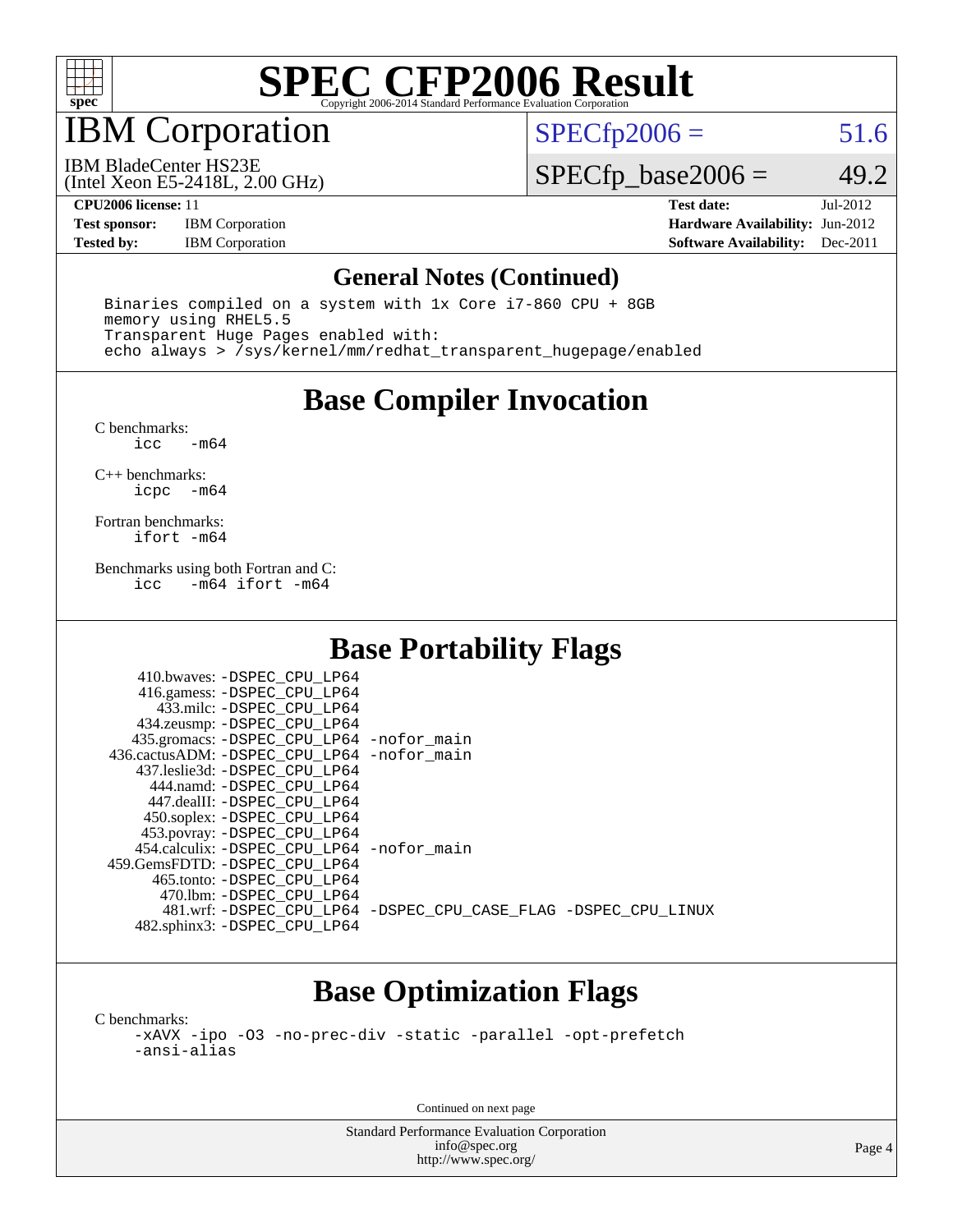

IBM Corporation

 $SPECfp2006 = 51.6$  $SPECfp2006 = 51.6$ 

(Intel Xeon E5-2418L, 2.00 GHz) IBM BladeCenter HS23E

 $SPECTp\_base2006 = 49.2$ 

**[Test sponsor:](http://www.spec.org/auto/cpu2006/Docs/result-fields.html#Testsponsor)** IBM Corporation **[Hardware Availability:](http://www.spec.org/auto/cpu2006/Docs/result-fields.html#HardwareAvailability)** Jun-2012

**[CPU2006 license:](http://www.spec.org/auto/cpu2006/Docs/result-fields.html#CPU2006license)** 11 **[Test date:](http://www.spec.org/auto/cpu2006/Docs/result-fields.html#Testdate)** Jul-2012 **[Tested by:](http://www.spec.org/auto/cpu2006/Docs/result-fields.html#Testedby)** IBM Corporation **[Software Availability:](http://www.spec.org/auto/cpu2006/Docs/result-fields.html#SoftwareAvailability)** Dec-2011

### **[Base Optimization Flags \(Continued\)](http://www.spec.org/auto/cpu2006/Docs/result-fields.html#BaseOptimizationFlags)**

[C++ benchmarks:](http://www.spec.org/auto/cpu2006/Docs/result-fields.html#CXXbenchmarks) [-xAVX](http://www.spec.org/cpu2006/results/res2012q3/cpu2006-20120702-23341.flags.html#user_CXXbase_f-xAVX) [-ipo](http://www.spec.org/cpu2006/results/res2012q3/cpu2006-20120702-23341.flags.html#user_CXXbase_f-ipo) [-O3](http://www.spec.org/cpu2006/results/res2012q3/cpu2006-20120702-23341.flags.html#user_CXXbase_f-O3) [-no-prec-div](http://www.spec.org/cpu2006/results/res2012q3/cpu2006-20120702-23341.flags.html#user_CXXbase_f-no-prec-div) [-static](http://www.spec.org/cpu2006/results/res2012q3/cpu2006-20120702-23341.flags.html#user_CXXbase_f-static) [-opt-prefetch](http://www.spec.org/cpu2006/results/res2012q3/cpu2006-20120702-23341.flags.html#user_CXXbase_f-opt-prefetch) [-ansi-alias](http://www.spec.org/cpu2006/results/res2012q3/cpu2006-20120702-23341.flags.html#user_CXXbase_f-ansi-alias) [Fortran benchmarks](http://www.spec.org/auto/cpu2006/Docs/result-fields.html#Fortranbenchmarks): [-xAVX](http://www.spec.org/cpu2006/results/res2012q3/cpu2006-20120702-23341.flags.html#user_FCbase_f-xAVX) [-ipo](http://www.spec.org/cpu2006/results/res2012q3/cpu2006-20120702-23341.flags.html#user_FCbase_f-ipo) [-O3](http://www.spec.org/cpu2006/results/res2012q3/cpu2006-20120702-23341.flags.html#user_FCbase_f-O3) [-no-prec-div](http://www.spec.org/cpu2006/results/res2012q3/cpu2006-20120702-23341.flags.html#user_FCbase_f-no-prec-div) [-static](http://www.spec.org/cpu2006/results/res2012q3/cpu2006-20120702-23341.flags.html#user_FCbase_f-static) [-parallel](http://www.spec.org/cpu2006/results/res2012q3/cpu2006-20120702-23341.flags.html#user_FCbase_f-parallel) [-opt-prefetch](http://www.spec.org/cpu2006/results/res2012q3/cpu2006-20120702-23341.flags.html#user_FCbase_f-opt-prefetch) [Benchmarks using both Fortran and C](http://www.spec.org/auto/cpu2006/Docs/result-fields.html#BenchmarksusingbothFortranandC):

[-xAVX](http://www.spec.org/cpu2006/results/res2012q3/cpu2006-20120702-23341.flags.html#user_CC_FCbase_f-xAVX) [-ipo](http://www.spec.org/cpu2006/results/res2012q3/cpu2006-20120702-23341.flags.html#user_CC_FCbase_f-ipo) [-O3](http://www.spec.org/cpu2006/results/res2012q3/cpu2006-20120702-23341.flags.html#user_CC_FCbase_f-O3) [-no-prec-div](http://www.spec.org/cpu2006/results/res2012q3/cpu2006-20120702-23341.flags.html#user_CC_FCbase_f-no-prec-div) [-static](http://www.spec.org/cpu2006/results/res2012q3/cpu2006-20120702-23341.flags.html#user_CC_FCbase_f-static) [-parallel](http://www.spec.org/cpu2006/results/res2012q3/cpu2006-20120702-23341.flags.html#user_CC_FCbase_f-parallel) [-opt-prefetch](http://www.spec.org/cpu2006/results/res2012q3/cpu2006-20120702-23341.flags.html#user_CC_FCbase_f-opt-prefetch) [-ansi-alias](http://www.spec.org/cpu2006/results/res2012q3/cpu2006-20120702-23341.flags.html#user_CC_FCbase_f-ansi-alias)

#### **[Peak Compiler Invocation](http://www.spec.org/auto/cpu2006/Docs/result-fields.html#PeakCompilerInvocation)**

[C benchmarks](http://www.spec.org/auto/cpu2006/Docs/result-fields.html#Cbenchmarks):  $\frac{1}{2}$ cc  $-\text{m64}$ 

[C++ benchmarks:](http://www.spec.org/auto/cpu2006/Docs/result-fields.html#CXXbenchmarks) [icpc -m64](http://www.spec.org/cpu2006/results/res2012q3/cpu2006-20120702-23341.flags.html#user_CXXpeak_intel_icpc_64bit_bedb90c1146cab66620883ef4f41a67e)

[Fortran benchmarks](http://www.spec.org/auto/cpu2006/Docs/result-fields.html#Fortranbenchmarks): [ifort -m64](http://www.spec.org/cpu2006/results/res2012q3/cpu2006-20120702-23341.flags.html#user_FCpeak_intel_ifort_64bit_ee9d0fb25645d0210d97eb0527dcc06e)

[Benchmarks using both Fortran and C](http://www.spec.org/auto/cpu2006/Docs/result-fields.html#BenchmarksusingbothFortranandC): [icc -m64](http://www.spec.org/cpu2006/results/res2012q3/cpu2006-20120702-23341.flags.html#user_CC_FCpeak_intel_icc_64bit_0b7121f5ab7cfabee23d88897260401c) [ifort -m64](http://www.spec.org/cpu2006/results/res2012q3/cpu2006-20120702-23341.flags.html#user_CC_FCpeak_intel_ifort_64bit_ee9d0fb25645d0210d97eb0527dcc06e)

#### **[Peak Portability Flags](http://www.spec.org/auto/cpu2006/Docs/result-fields.html#PeakPortabilityFlags)**

Same as Base Portability Flags

### **[Peak Optimization Flags](http://www.spec.org/auto/cpu2006/Docs/result-fields.html#PeakOptimizationFlags)**

[C benchmarks](http://www.spec.org/auto/cpu2006/Docs/result-fields.html#Cbenchmarks):

 433.milc: [-xAVX](http://www.spec.org/cpu2006/results/res2012q3/cpu2006-20120702-23341.flags.html#user_peakPASS2_CFLAGSPASS2_LDFLAGS433_milc_f-xAVX)(pass 2) [-prof-gen](http://www.spec.org/cpu2006/results/res2012q3/cpu2006-20120702-23341.flags.html#user_peakPASS1_CFLAGSPASS1_LDFLAGS433_milc_prof_gen_e43856698f6ca7b7e442dfd80e94a8fc)(pass 1) [-ipo](http://www.spec.org/cpu2006/results/res2012q3/cpu2006-20120702-23341.flags.html#user_peakPASS2_CFLAGSPASS2_LDFLAGS433_milc_f-ipo)(pass 2) [-O3](http://www.spec.org/cpu2006/results/res2012q3/cpu2006-20120702-23341.flags.html#user_peakPASS2_CFLAGSPASS2_LDFLAGS433_milc_f-O3)(pass 2) [-no-prec-div](http://www.spec.org/cpu2006/results/res2012q3/cpu2006-20120702-23341.flags.html#user_peakPASS2_CFLAGSPASS2_LDFLAGS433_milc_f-no-prec-div)(pass 2) [-prof-use](http://www.spec.org/cpu2006/results/res2012q3/cpu2006-20120702-23341.flags.html#user_peakPASS2_CFLAGSPASS2_LDFLAGS433_milc_prof_use_bccf7792157ff70d64e32fe3e1250b55)(pass 2) [-static](http://www.spec.org/cpu2006/results/res2012q3/cpu2006-20120702-23341.flags.html#user_peakOPTIMIZE433_milc_f-static) [-auto-ilp32](http://www.spec.org/cpu2006/results/res2012q3/cpu2006-20120702-23341.flags.html#user_peakCOPTIMIZE433_milc_f-auto-ilp32) [-ansi-alias](http://www.spec.org/cpu2006/results/res2012q3/cpu2006-20120702-23341.flags.html#user_peakCOPTIMIZE433_milc_f-ansi-alias)

 $470.$ lbm: basepeak = yes

 482.sphinx3: [-xAVX](http://www.spec.org/cpu2006/results/res2012q3/cpu2006-20120702-23341.flags.html#user_peakOPTIMIZE482_sphinx3_f-xAVX) [-ipo](http://www.spec.org/cpu2006/results/res2012q3/cpu2006-20120702-23341.flags.html#user_peakOPTIMIZE482_sphinx3_f-ipo) [-O3](http://www.spec.org/cpu2006/results/res2012q3/cpu2006-20120702-23341.flags.html#user_peakOPTIMIZE482_sphinx3_f-O3) [-no-prec-div](http://www.spec.org/cpu2006/results/res2012q3/cpu2006-20120702-23341.flags.html#user_peakOPTIMIZE482_sphinx3_f-no-prec-div) [-unroll2](http://www.spec.org/cpu2006/results/res2012q3/cpu2006-20120702-23341.flags.html#user_peakCOPTIMIZE482_sphinx3_f-unroll_784dae83bebfb236979b41d2422d7ec2) [-ansi-alias](http://www.spec.org/cpu2006/results/res2012q3/cpu2006-20120702-23341.flags.html#user_peakCOPTIMIZE482_sphinx3_f-ansi-alias) [-parallel](http://www.spec.org/cpu2006/results/res2012q3/cpu2006-20120702-23341.flags.html#user_peakCOPTIMIZE482_sphinx3_f-parallel)

[C++ benchmarks:](http://www.spec.org/auto/cpu2006/Docs/result-fields.html#CXXbenchmarks)

Continued on next page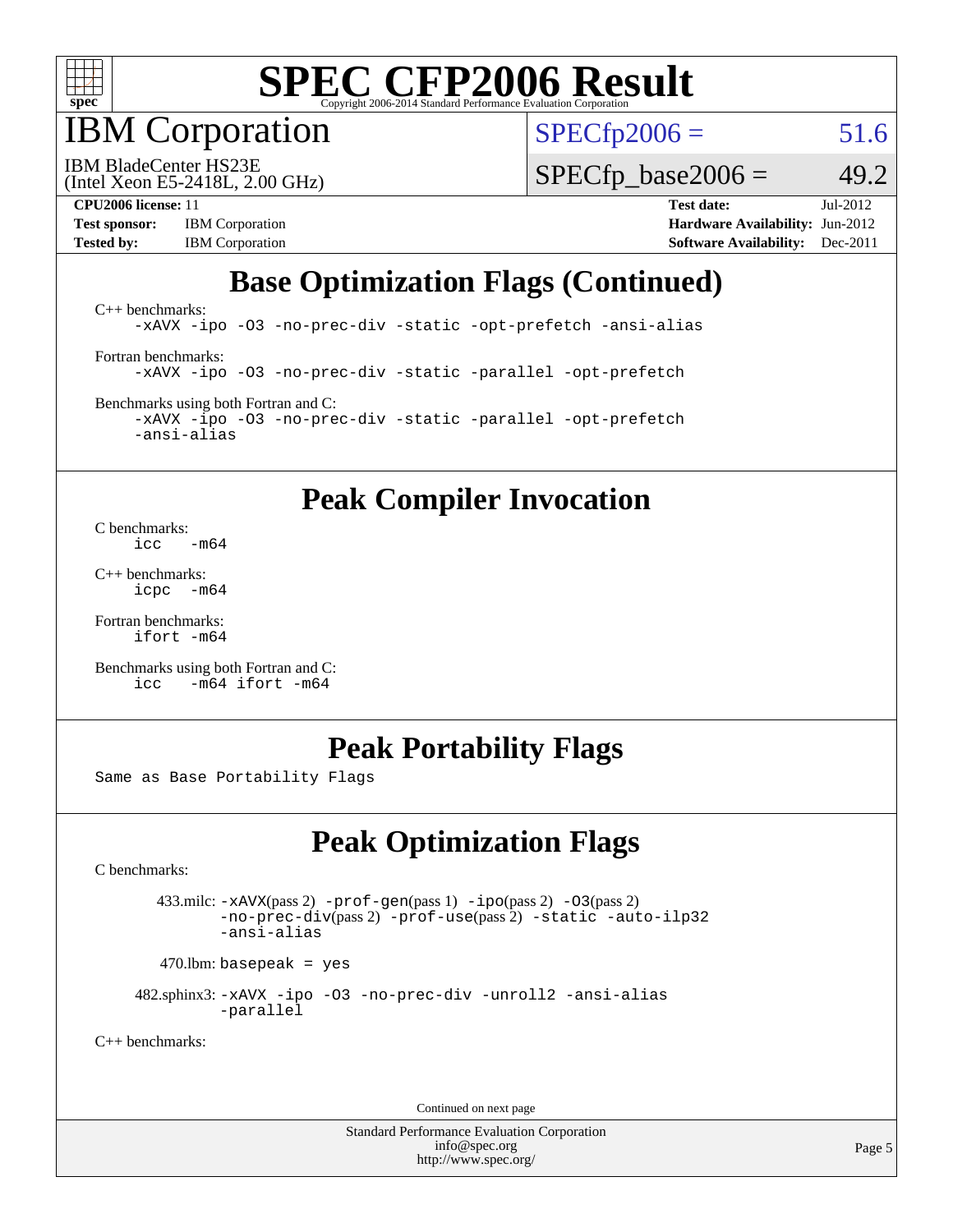

IBM Corporation

 $SPECfp2006 = 51.6$  $SPECfp2006 = 51.6$ 

(Intel Xeon E5-2418L, 2.00 GHz) IBM BladeCenter HS23E

 $SPECTp\_base2006 = 49.2$ 

**[Tested by:](http://www.spec.org/auto/cpu2006/Docs/result-fields.html#Testedby)** IBM Corporation **[Software Availability:](http://www.spec.org/auto/cpu2006/Docs/result-fields.html#SoftwareAvailability)** Dec-2011

**[CPU2006 license:](http://www.spec.org/auto/cpu2006/Docs/result-fields.html#CPU2006license)** 11 **[Test date:](http://www.spec.org/auto/cpu2006/Docs/result-fields.html#Testdate)** Jul-2012 **[Test sponsor:](http://www.spec.org/auto/cpu2006/Docs/result-fields.html#Testsponsor)** IBM Corporation **[Hardware Availability:](http://www.spec.org/auto/cpu2006/Docs/result-fields.html#HardwareAvailability)** Jun-2012

### **[Peak Optimization Flags \(Continued\)](http://www.spec.org/auto/cpu2006/Docs/result-fields.html#PeakOptimizationFlags)**

|                                      | 444.namd: -xAVX(pass 2) -prof-gen(pass 1) -ipo(pass 2) -03(pass 2)<br>$-no\text{-}prec\text{-}div(pass 2)$ $-prof\text{-}use(pass 2)$ $-fno\text{-}alias$<br>-auto-ilp32                                                                                                                                      |
|--------------------------------------|---------------------------------------------------------------------------------------------------------------------------------------------------------------------------------------------------------------------------------------------------------------------------------------------------------------|
|                                      | $447$ .dealII: basepeak = yes                                                                                                                                                                                                                                                                                 |
|                                      | $450$ .soplex: basepeak = yes                                                                                                                                                                                                                                                                                 |
|                                      | 453.povray: -xAVX(pass 2) -prof-gen(pass 1) -ipo(pass 2) -03(pass 2)<br>-no-prec-div(pass 2) -prof-use(pass 2) -unroll4 -ansi-alias                                                                                                                                                                           |
| Fortran benchmarks:                  |                                                                                                                                                                                                                                                                                                               |
|                                      | 410.bwaves: -xAVX -ipo -03 -no-prec-div -opt-prefetch -parallel<br>-static                                                                                                                                                                                                                                    |
|                                      | 416.gamess: $-x$ AVX(pass 2) $-prof-gen(pass 1) -ipo(pass 2) -O3(pass 2)$<br>-no-prec-div(pass 2) -prof-use(pass 2) -unroll2<br>-inline-level=0 -scalar-rep- -static                                                                                                                                          |
|                                      | $434$ .zeusmp: basepeak = yes                                                                                                                                                                                                                                                                                 |
|                                      | $437$ .leslie3d: basepeak = yes                                                                                                                                                                                                                                                                               |
|                                      | $459.GemsFDTD: -xAVX(pass 2) -prof-gen(pass 1) -ipo(pass 2) -O3(pass 2)$<br>$-no\text{-prec-div}(pass 2)$ -prof-use(pass 2) -unroll2<br>-inline-level=0 -opt-prefetch -parallel                                                                                                                               |
|                                      | $465$ .tonto: $-xAVX(pass 2)$ -prof-gen(pass 1) -ipo(pass 2) -03(pass 2)<br>-no-prec-div(pass 2) -prof-use(pass 2) -inline-calloc<br>-opt-malloc-options=3 -auto -unroll4                                                                                                                                     |
| Benchmarks using both Fortran and C: |                                                                                                                                                                                                                                                                                                               |
|                                      | $435.gromacs: basepeak = yes$                                                                                                                                                                                                                                                                                 |
|                                      | $436.cactusADM:basepeak = yes$                                                                                                                                                                                                                                                                                |
|                                      | 454.calculix: -xAVX -ipo -03 -no-prec-div -auto-ilp32 -ansi-alias                                                                                                                                                                                                                                             |
|                                      | $481.wrf$ : basepeak = yes                                                                                                                                                                                                                                                                                    |
|                                      | The flags files that were used to format this result can be browsed at<br>http://www.spec.org/cpu2006/flags/Intel-ic12.1-official-linux64.20120425.html<br>http://www.spec.org/cpu2006/flags/IBM-Platform-Flags-V1.2-SNB-C.html<br>You can also download the XML flags sources by saving the following links: |
|                                      | http://www.spec.org/cpu2006/flags/Intel-icl2.1-official-linux64.20120425.xml<br>http://www.spec.org/cpu2006/flags/IBM-Platform-Flags-V1.2-SNB-C.xml                                                                                                                                                           |